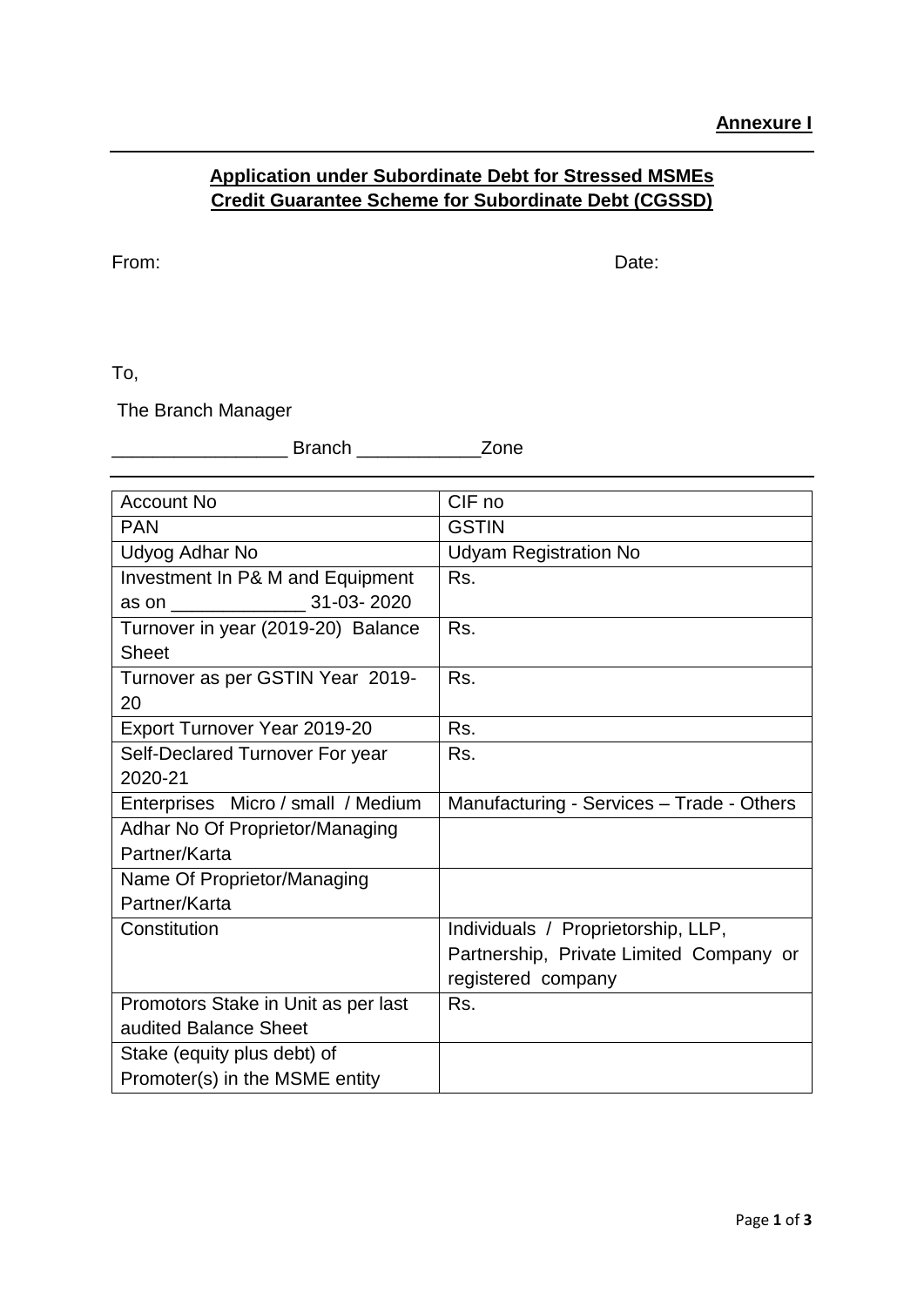Dear Sir,

**Sub:** For CGSSD Facility of Rupees **Example 20 and Structure 10** to be repaid within months/vears.

I/ We am/are Promoter(s) of \_\_\_\_\_\_\_\_\_\_\_\_\_\_\_\_\_\_\_\_\_\_\_\_\_\_\_\_\_\_\_\_\_ registered as MSME. As per details above the unit is in stress and as per the scheme, I/We apply for credit facility for infusing the same as equity / quasi equity/ sub-debt in the unit. My Unit accounts with you are stressed viz. SMA2/NPA and is eligible for restructuring as per RBI guidelines to Lending institutions.

My/our Unit is Micro, Small and Medium Enterprises defined under the MSMED Act. The unit is in running condition and in operation. Unit is commercially viable as per Banks assessments and we are submitting necessary documents in support of it as per annexures.

| My / our (Promotors) stake in unit is | as per Audited                   |
|---------------------------------------|----------------------------------|
| Balance Sheet (last) (Rs.             | ), I/we shall be able o bring in |
| 10% of sub debt amount as collateral. |                                  |

I /we understand there is a Guarantee fee (1.5 % PA at present) on this funding payable by us annually to CGTSME on outstanding through bank till the closure of loan. The credit extended under the scheme will rank second charge on all the existing assets of unit for CGTSME.

All information provided above is true and genuine. We shall submit all the relevant documents for the above purposes.

We request you to kindly make available the list of documents immediately to be submitted by us.

Thanking you

Yours faithfully

To be signed by all Promotors/ or Authorized Promoters.

**Enclosures** 

| $\mathbf 1$ | $\overline{c}$           |
|-------------|--------------------------|
| 3           | $\overline{\mathcal{A}}$ |
| 5           | $\overline{6}$           |